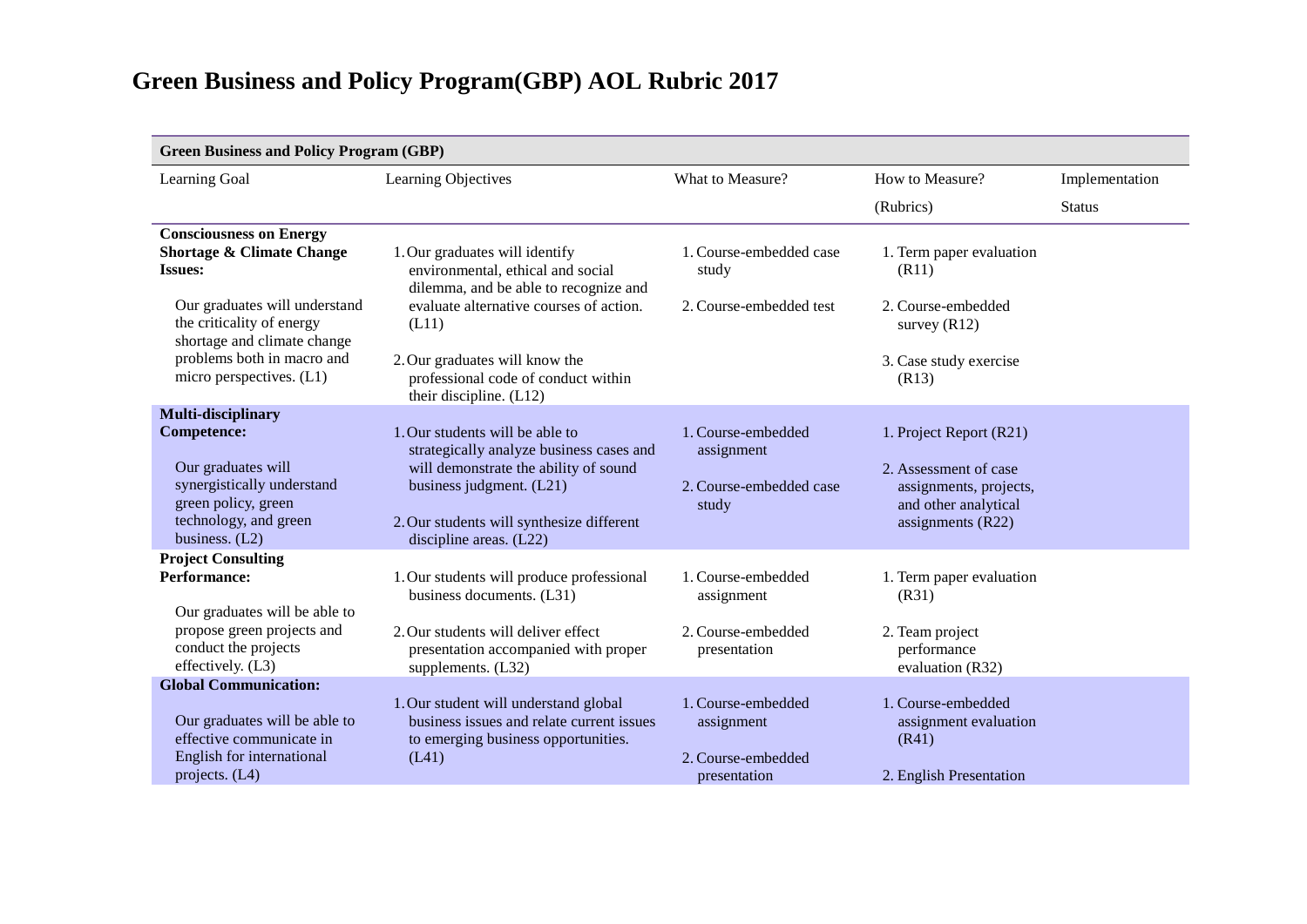|                                                                | 2. Our students will have command of<br>business English or other language of<br>major global market. (L42) |                                  | evaluation $(R42)$                                                            |
|----------------------------------------------------------------|-------------------------------------------------------------------------------------------------------------|----------------------------------|-------------------------------------------------------------------------------|
| <b>Leadership and Teamwork:</b>                                |                                                                                                             |                                  |                                                                               |
| Our graduates will have the<br>capability and attitude of team | 1. Our students will have high-<br>performance leadership skill. (L51)                                      | 1. Course-embedded<br>assignment | 1. Team project<br>performance<br>evaluation $(R51)$                          |
| building and lead a team task<br>successfully. $(L5)$          | 2. Our students will know how to build a<br>team successfully in competitive<br>environment. $(L52)$        | 2. Course-embedded survey        | 2. Leadership/Team<br>building experiential<br>evaluation by faculty<br>(R52) |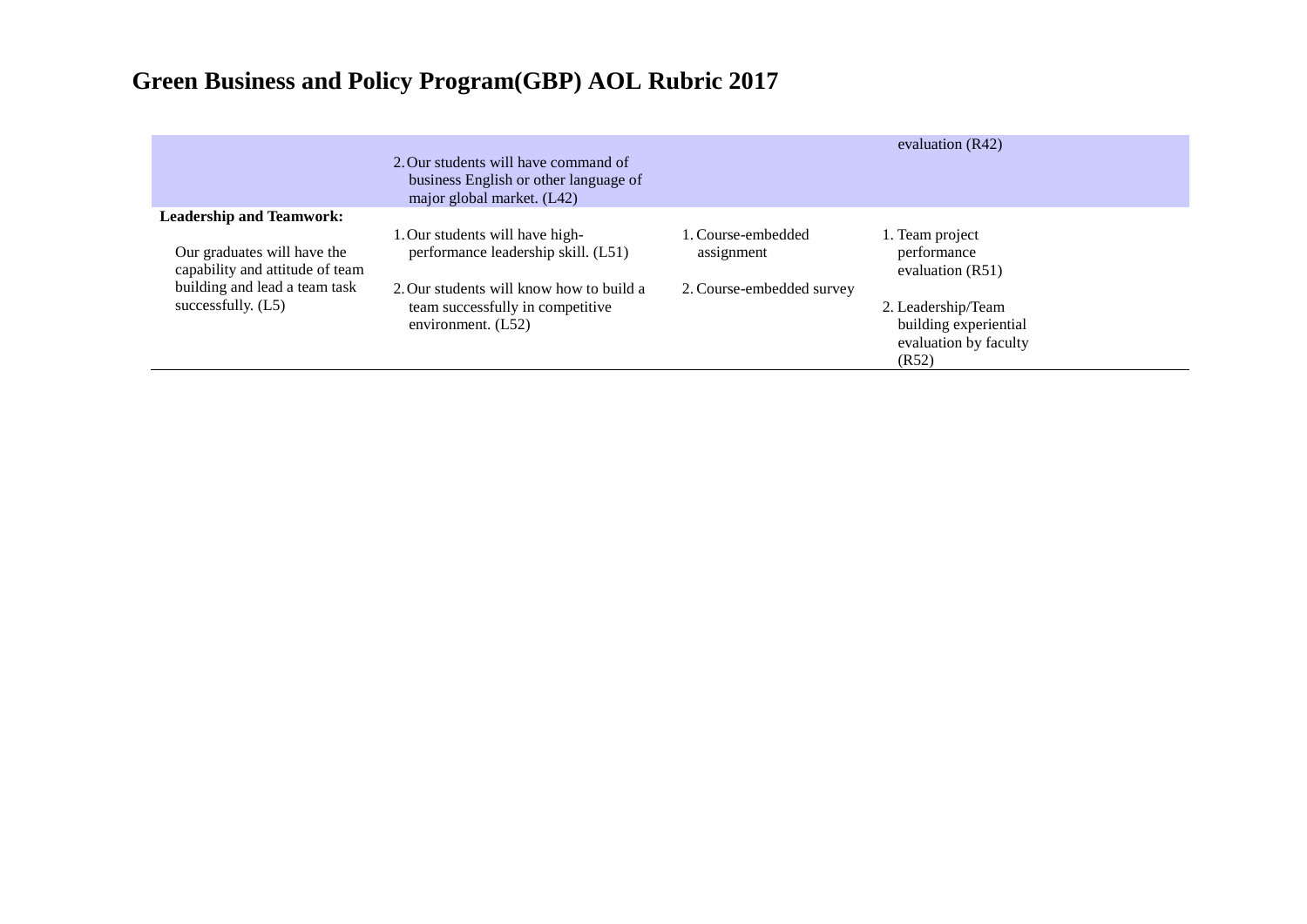Rubrics to assess achievements of learning objectives

L1: Consciousness on Energy Shortage & Climate Change Issues: **Our graduates will understand the energy shortage and climate change problems both in macro and micro perspectives.**

|                               | Performance Levels                       |                                            |                                              |
|-------------------------------|------------------------------------------|--------------------------------------------|----------------------------------------------|
| <b>Traits</b>                 | 1 (Fails to Meet Expectations)           | 2 (Meets Expectations)                     | 3 (Exceeds Expectations)                     |
| 1. Identifies Dilemma         | Has a vague idea of what the dilemma     | Identifies<br>including<br>the<br>dilemma, | Describes the dilemma in detail having       |
|                               | is and is uncertain what must be decided | pertinent facts, and ascertains what must  | gathered pertinent facts. Ascertains exactly |
|                               | in individual or business behavior       | be decided in individual or business       | what must be decided in individual or        |
|                               |                                          | behavior                                   | business behavior                            |
| 2. Stakeholders Consideration | Fails to recognize all stakeholders or   | Recognizes stakeholders and explores       | Recognizes all stakeholders and fully        |
|                               | explores consequences and                | some of the consequences and               | explores consequences and                    |
|                               | threats/opportunities                    | threats/opportunities fairly effectively   | threats/opportunities                        |
|                               | ineffectively                            |                                            |                                              |
| 3. Options Development        | Failed to identify all of the relevant   | Identified most of the relevant practical  | Correctly identified all of the relevant     |
|                               | and practical options                    | options, but overlooked some related       | practical options and all of the related     |
|                               |                                          | conceptual problems and issues             | conceptual problems and issues               |
| 4. Options Evaluation         | Failed to provide weightings of various  | Provided some evaluation of ethical and    | Provided appropriate and defensible          |
|                               | ethical and social arguments and         | social reasons and arguments, but          | evaluations for all relevant arguments       |
|                               | reasons                                  | overlooked important factual or logical    | noting wherever necessary factual            |
|                               |                                          | errors in some reasons                     | assumptions, logical errors, or conceptual   |
|                               |                                          |                                            | confusions.                                  |
| 5. Decision and Action        | Has<br>difficulty<br>identifying<br>and  | Formulates an implementation plan that     | Formulates an implementation plan that       |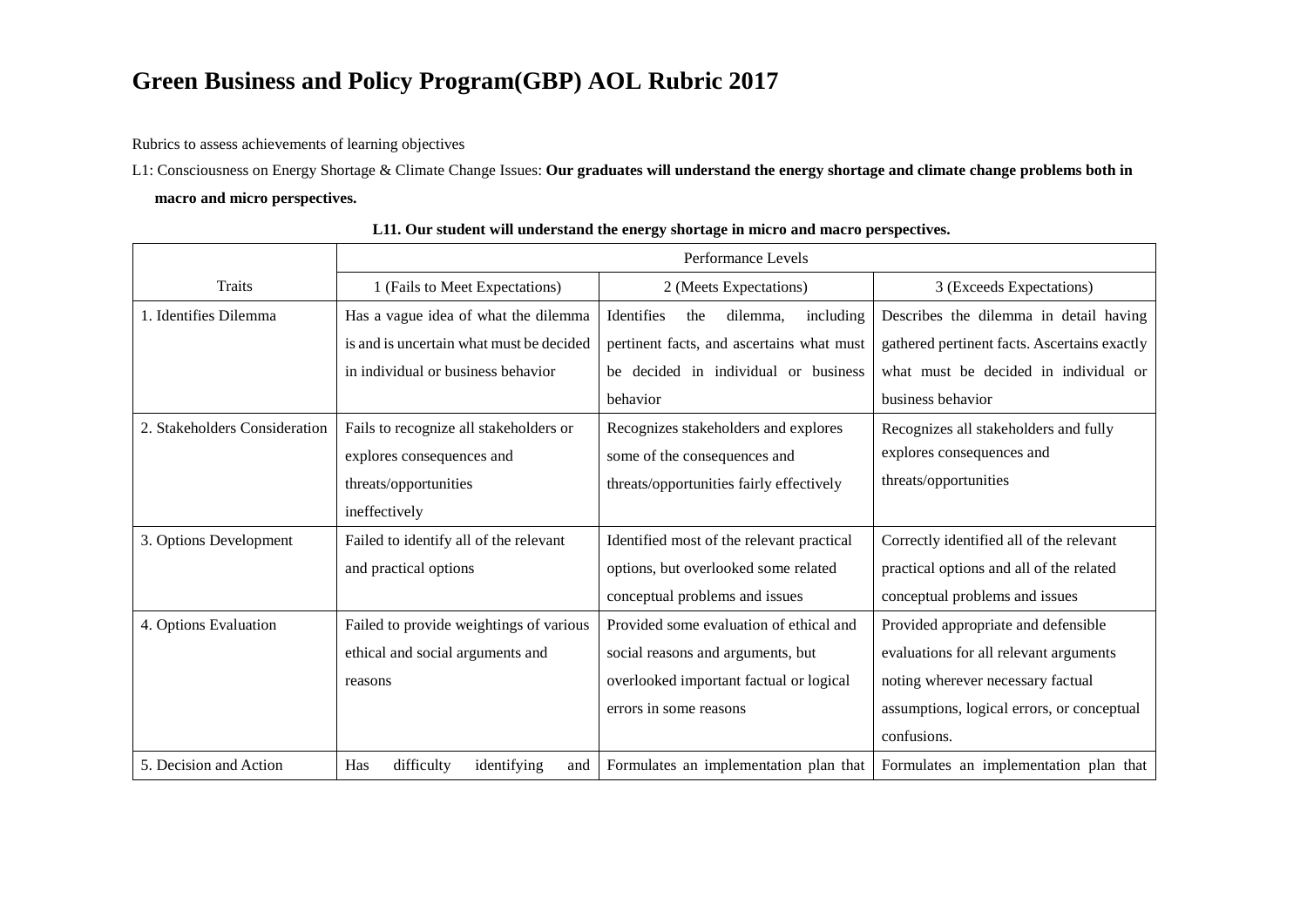|               |  | propriate course of action from $\vert$ delineates the execution of the decision | delineates the execution of the decision and |
|---------------|--|----------------------------------------------------------------------------------|----------------------------------------------|
| among options |  |                                                                                  | that evidences a thoughtful reflection on    |
|               |  |                                                                                  | the benefits and risks of action             |

|                  | Performance Levels                  |                                          |                                            |
|------------------|-------------------------------------|------------------------------------------|--------------------------------------------|
| Traits           | 1 (Fails to Meet Expectations)      | 2 (Meets Expectations)                   | 3 (Exceeds Expectations)                   |
| 1. Importance    | Somewhat appreciates the importance | Mostly appreciates the importance to     | Fully appreciates the importance of        |
|                  | of keeping professional code of     | keep professional code of conduct        | keeping professional code of conduct.      |
|                  | conduct                             |                                          |                                            |
| 2. Understanding | Somewhat understands the detailed   | Mostly understands the detailed contents | Fully understands the detailed contents of |
|                  | contents of professional code of    | of professional code of conduct          | professional code of conduct.              |
|                  | conduct                             |                                          |                                            |

#### **L12: Our students will know the professional code of conduct within their discipline.**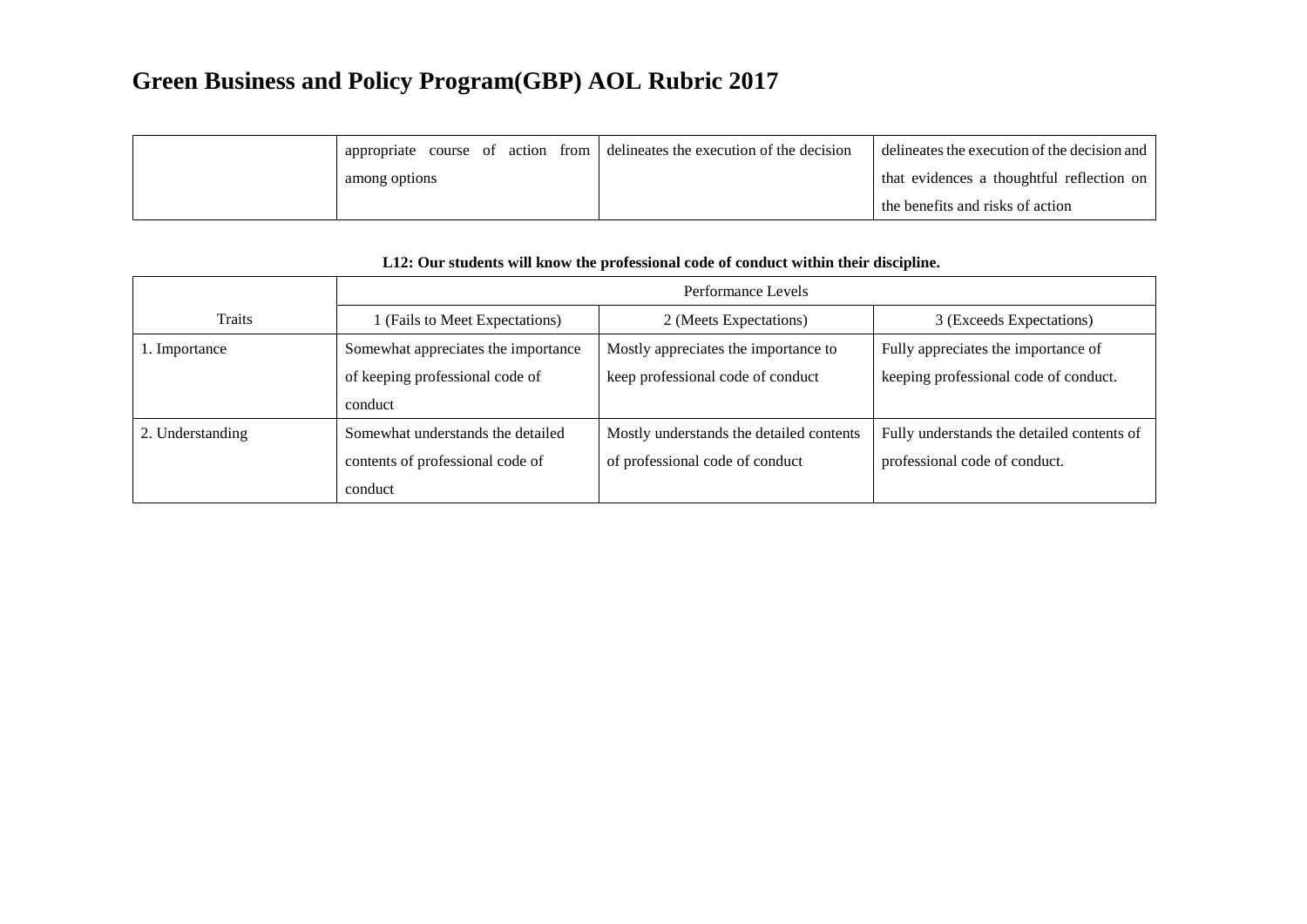L2: Multi-disciplinary Competence: **Our graduates will synergistically understand green policy, green technology, and green business.**

|                               | Performance Levels                         |                                            |                                              |
|-------------------------------|--------------------------------------------|--------------------------------------------|----------------------------------------------|
|                               |                                            |                                            |                                              |
| Traits                        | 1 (Fails to Meet Expectations)             | 2 (Meets Expectations)                     | 3 (Exceeds Expectations)                     |
| 1. Factual knowledge          | Shows little knowledge of case facts,      | Shows solid understanding of case facts    | Shows through grasp of case facts and        |
|                               | makes factual mistakes                     |                                            | offers additional factual knowledge about    |
|                               |                                            |                                            | company or industry                          |
| 2. Application of strategic   | Misuses strategic analysis tools,          | Appropriately strategic analysis tools,    | Shows strong understanding and               |
| analytical Tools              | concepts, and techniques                   | concepts, and techniques                   | application of strategic analysis tools,     |
|                               |                                            |                                            | concepts, and techniques                     |
| 3. Application of financial   | Fails to incorporate financials into case  | Shows knowledge of ratios and trend        | Applies ratios and trend analysis to         |
| analysis                      | analysis or shows only limited             | analysis; demonstrates understanding of    | develop sound judgments about company        |
|                               | attempts to understand financials          | firm's financial standing                  | situation and prospects; presents financial  |
|                               |                                            |                                            | analysis professionally                      |
| 4. Identification of case     | Neglects to identify case issues;          | Clearly identifies the key issues in the   | Develops a well-integrated statement of      |
| problems/issues               | recounts facts of case with little         | case and demonstrates understanding of     | the complex issues of the case and           |
|                               | analysis                                   | company's decision situation               | demonstrates understanding of situation      |
| 5. Generation of alternatives | Identifies weak or infeasible              | Generates 2 or 3 feasible alternatives for | Develops 2 or 3 insightful alternatives for  |
|                               | alternatives with little attention to case | resolving the key issues of the case       | resolving the issues; offers specificity and |
|                               | issues                                     |                                            | originality                                  |
| 6. Recommendations            | Offers weak recommendations or pays        | Provides well-reasoned                     | Integrates alternatives into a well-         |
|                               | little attention to addressing case issues | recommendations that follow from the       | developed action plan; offers specificity,   |
|                               |                                            |                                            | priorities, and sequencing of actions        |

| L21. Our students will be able to strategically analyze business cases and will demonstrate the ability of sound business judgment. |  |  |
|-------------------------------------------------------------------------------------------------------------------------------------|--|--|
|-------------------------------------------------------------------------------------------------------------------------------------|--|--|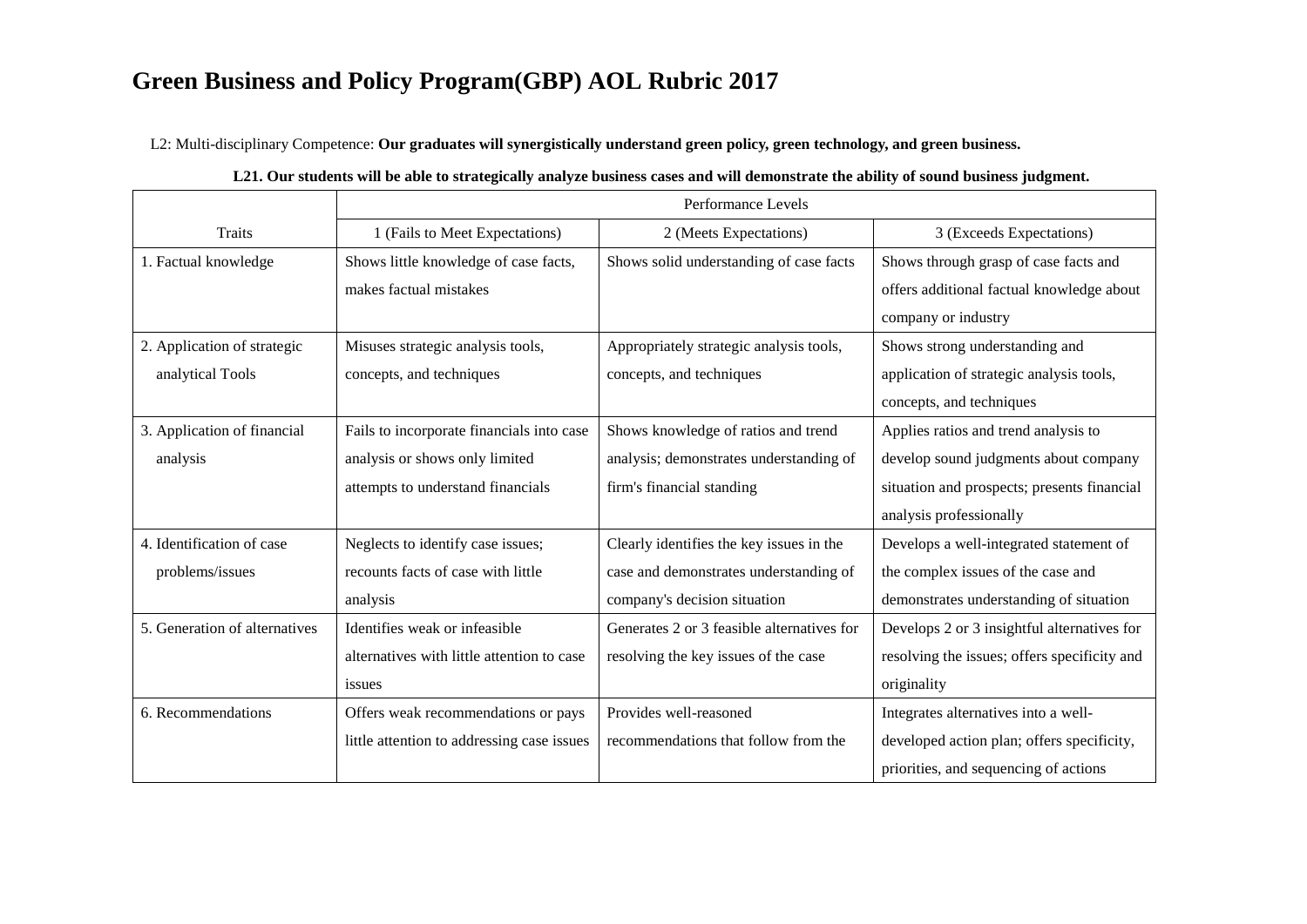|                      |                                      | preceding analysis and clearly address |                                          |
|----------------------|--------------------------------------|----------------------------------------|------------------------------------------|
|                      |                                      | case issues; no surprises              |                                          |
| 7. Business judgment | Shows little attention to presenting | Provides good arguments backed up with | Provides strong rationale and convincing |
|                      | sound arguments or backing up ideas  | factual knowledge, analysis, and       | arguments throughout; demonstrates       |
|                      | with analysis; offers "I think"      | persuasive rationale                   | sound business judgment                  |
|                      | statements                           |                                        |                                          |

|                             |                                          | Performance Levels                      |                                            |
|-----------------------------|------------------------------------------|-----------------------------------------|--------------------------------------------|
| Traits                      | 1 (Fails to Meet Expectations)           | 2 (Meets Expectations)                  | 3 (Exceeds Expectations)                   |
| 1. Consideration            | Deals only with a single perspective     | Begins to relate alternative views from | Addresses perspectives noted previously,   |
|                             | and fails to discuss possible            | other disciplines to qualify analysis.  | and additional diverse perspectives other  |
|                             | perspectives from other disciplines.     |                                         | disciplines to qualify analysis.           |
| 2. Management principle     | Lacks understanding of basic             | Shows clear comprehension of basic      | Integrates and applies basic management    |
|                             | management principles and strategic      | management principles and strategic     | principles and strategic thinking approach |
|                             | thinking approach                        | thinking approach.                      | across multiple disciplines.               |
| 3. Discipline knowledge     | Does not incorporate appropriate         | Somewhat applies appropriate            | Clearly and reflectively applies           |
|                             | argumentation and methodology of         | argumentation and methodology of other  | appropriate argumentation and              |
|                             | other disciplines                        | disciplines                             | methodology of other disciplines           |
| 4. Intellectual sensitivity | Does not yet demonstrate intellectual    | Somewhat Demonstrates intellectual      | Demonstrates a high degree of intellectual |
|                             | acuity, imagination, and sensitivity.    | acuity, imagination, and sensitivity.   | acuity, imagination, and sensitivity.      |
| 5. Horizontal synthesis     | Does not yet integrate interdisciplinary | Partially integrates interdisciplinary  | Successfully integrates interdisciplinary  |
|                             | skills and knowledge.                    | skills and knowledge.                   | skills and knowledge.                      |

#### **L22. Our students will synthesize different discipline areas.**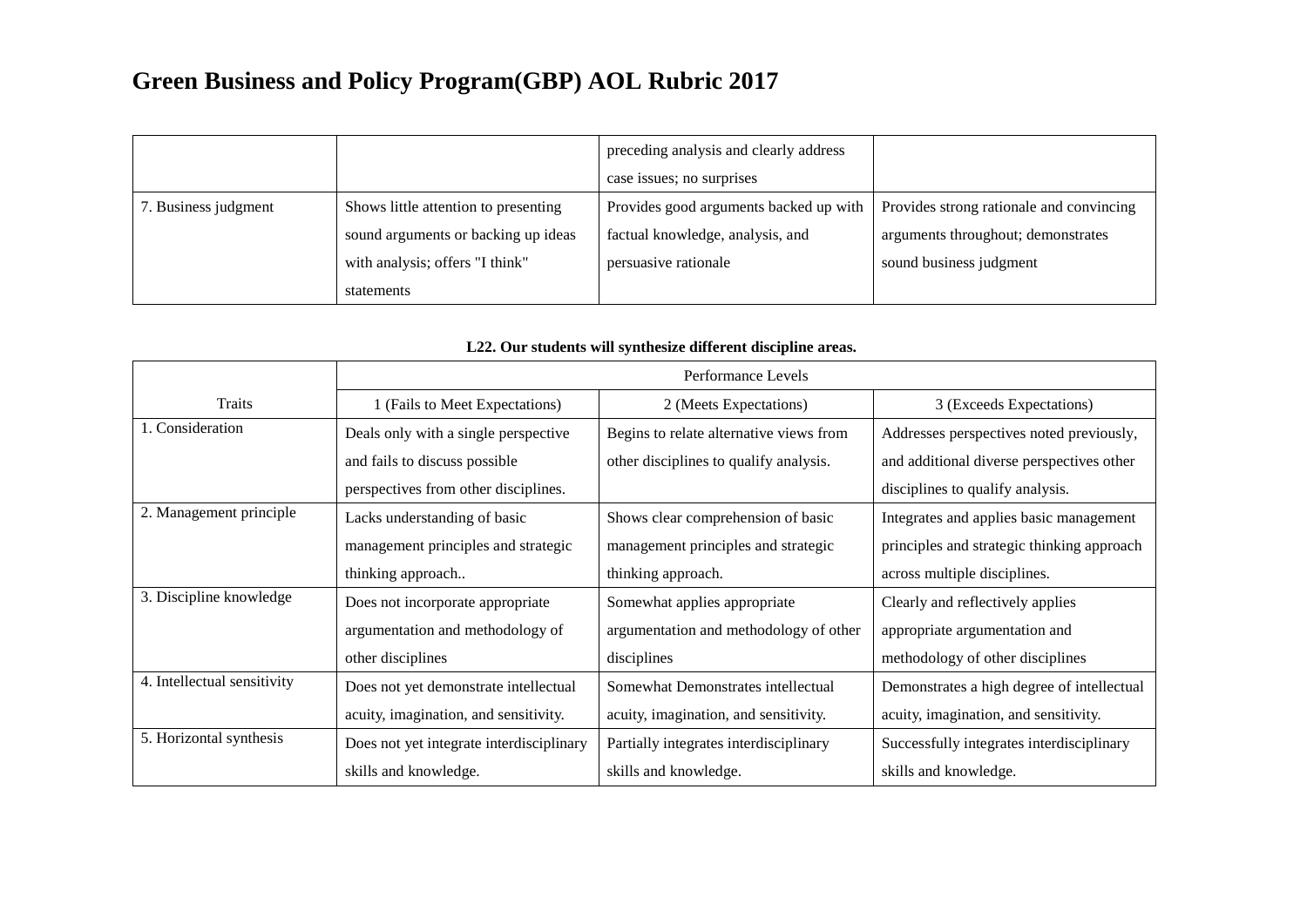| 6. Vertical synthesis | Does not yet demonstrate awareness of | Demonstrates some awareness of inter-     | Clearly demonstrates an awareness of |
|-----------------------|---------------------------------------|-------------------------------------------|--------------------------------------|
|                       | inter-relationships among self, the   | relationships among self, the discipline, | inter-relationships among self, the  |
|                       | discipline, business, and society.    | business, and society                     | discipline, business, and society.   |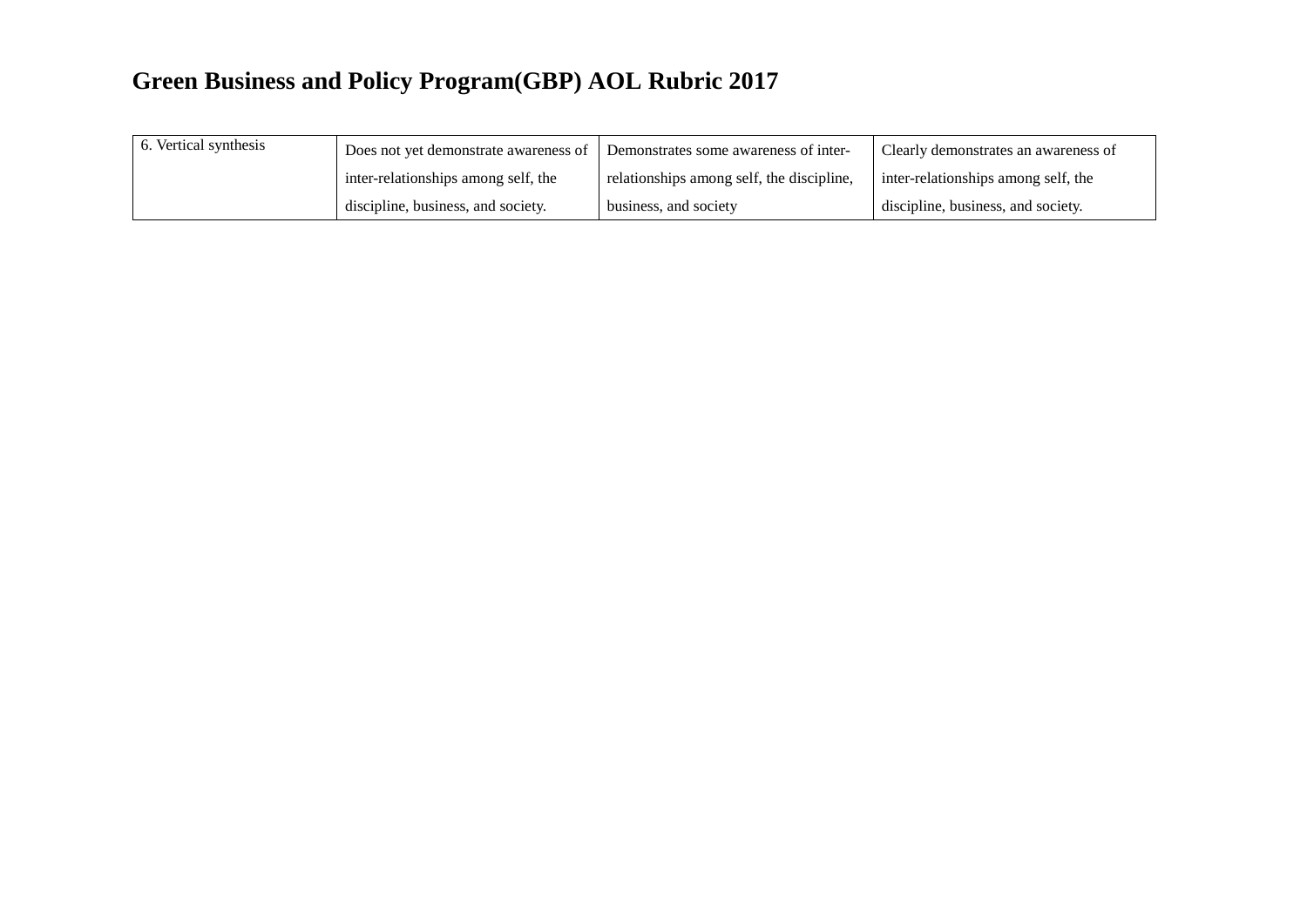**L3. Project Consulting Performance: Our graduates will be able to propose green projects and conduct the projects effectively.**

|                           | Performance Levels                          |                                              |                                         |
|---------------------------|---------------------------------------------|----------------------------------------------|-----------------------------------------|
| <b>Traits</b>             | 1 (Fails to Meet Expectations)              | 2 (Meets Expectations)                       | 3 (Exceeds Expectations)                |
| 1. Clear introduction and | No or unclear introduction, and absence of  | Provides an introduction, present some but   | Provides a coherent introduction and    |
| background                | background information.                     | not all of the key background information.   | addresses key background issues         |
|                           |                                             |                                              | effectively.                            |
| 2. Discipline-related     | Discipline-specific concepts and issues     | Appropriately addresses most of the key      | Appropriately addresses all key         |
| concepts and issues       | are not identified or they are identified   | discipline-specific concepts and issues but  | discipline-specific concepts and        |
|                           | inappropriately.                            | omits or identifies a few of the minor ones. | issues and most of the minor ones.      |
| 3. Internally consistent  | Arguments are inconsistent, different parts | Most arguments are consistent, and most      | Arguments presented in the paper are    |
| arguments                 | of the paper do not relate well to each     | parts of the paper are integrated and        | consistent and the different parts of   |
|                           | other and are inconsistent.                 | consistent.                                  | the paper are well integrated and       |
|                           |                                             |                                              | consistent.                             |
| 4. Logic and organization | Arguments are poorly organized, do not      | Most but not all of the arguments are well   | All arguments are well organized,       |
|                           | flow well, and are hard to follow.          | organized, flow logically, and are easy to   | flow logically, and are easy to follow. |
|                           |                                             | follow.                                      |                                         |
| 5 Consistent conclusions  | No or very weak connection between          | Reasonable connection between analysis and   | Very strong connection between          |
|                           | analysis and conclusions                    | conclusions; there may be minor              | analysis and conclusions; there are no  |
|                           |                                             | inconsistencies                              | inconsistencies.                        |
| 6. Style and grammar      | Numerous spelling errors; inappropriate     | Few spelling errors, generally appropriate   | No or very minimal spelling,            |
|                           | grammar, sentence structure, and            | grammar, sentence structure, and             | grammar, sentence structure, and        |
|                           | paragraphing used throughout the            | paragraphing.                                | paragraphing errors.                    |

#### **L31. Our students will produce professional business documents on green projects**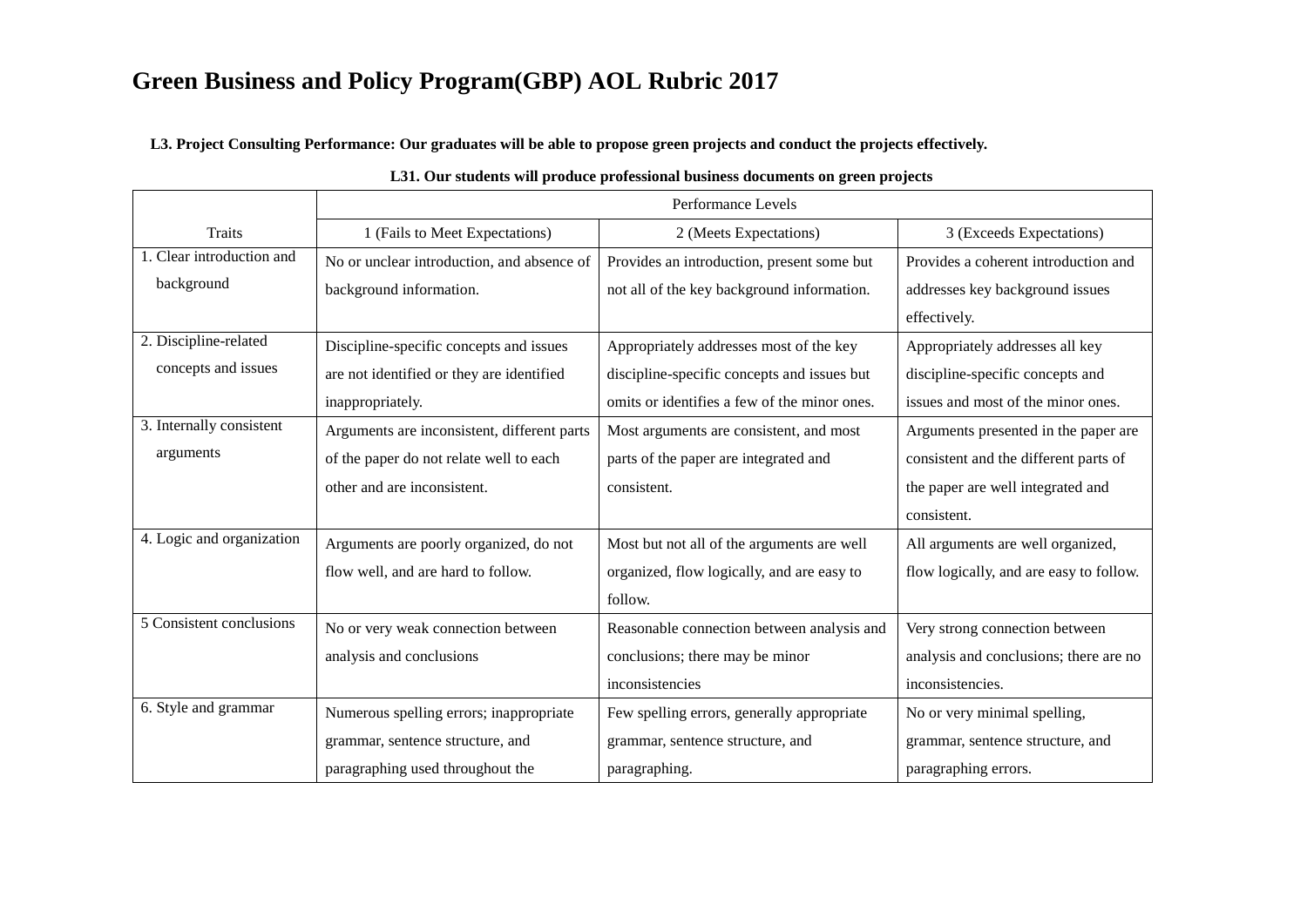|                         | document.                                  |                                               |                                       |
|-------------------------|--------------------------------------------|-----------------------------------------------|---------------------------------------|
| 7. Effective literature | No literature or used of inappropriate     | Uses more than one research source but        | Uses multiple research sources and    |
| search skills           | web-based sources; sources are not come    | demonstrates no attempt to incorporate        | makes effective use of current and    |
|                         | from professional literature; sources are  | current information; most sources are         | reliable information; sources are     |
|                         | not current and/or relevant.               | authoritative or come from professional       | authoritative or come from the        |
|                         |                                            | literature; sources are generally current and | professional literature; includes     |
|                         |                                            | relevant.                                     | current relevant sources.             |
| 8. Documents sources    | No or inconsistent references; evidence of | Generally includes appropriate citations      | Includes appropriate citations within |
|                         | plagiarism.                                | within the document and lists references at   | the documents and lists references    |
|                         |                                            | the end of the documents; references are      | that include full bibliographic       |
|                         |                                            | generally usable but may not contain the full | information for each citation in the  |
|                         |                                            | bibliographic information; citations and      | document; citations and references    |
|                         |                                            | references are generally consistent           | are consistent throughout the         |
|                         |                                            | throughout the documents                      | document.                             |

#### **L32. Our students will deliver effect presentation accompanied with proper supplements.**

|                 | Performance Levels                     |                                              |                                     |
|-----------------|----------------------------------------|----------------------------------------------|-------------------------------------|
| Traits          | 1 (Fails to Meet Expectations)         | 2 (Meets Expectations)                       | 3 (Exceeds Expectations)            |
| 1. Organization | No opening statement or irrelevant     | Has opening statement relevant to topic, and | Has a clear opening statement that  |
|                 | statement; Loses focus more than once; | gives outline of speech; mostly organized    | catches                             |
|                 | does not manage time effectively.      | with some transitions; allows enough time to | audience's interest and gives       |
|                 |                                        | deliver speech, although it could have been  | overview; stays focused throughout. |
|                 |                                        | better edited                                |                                     |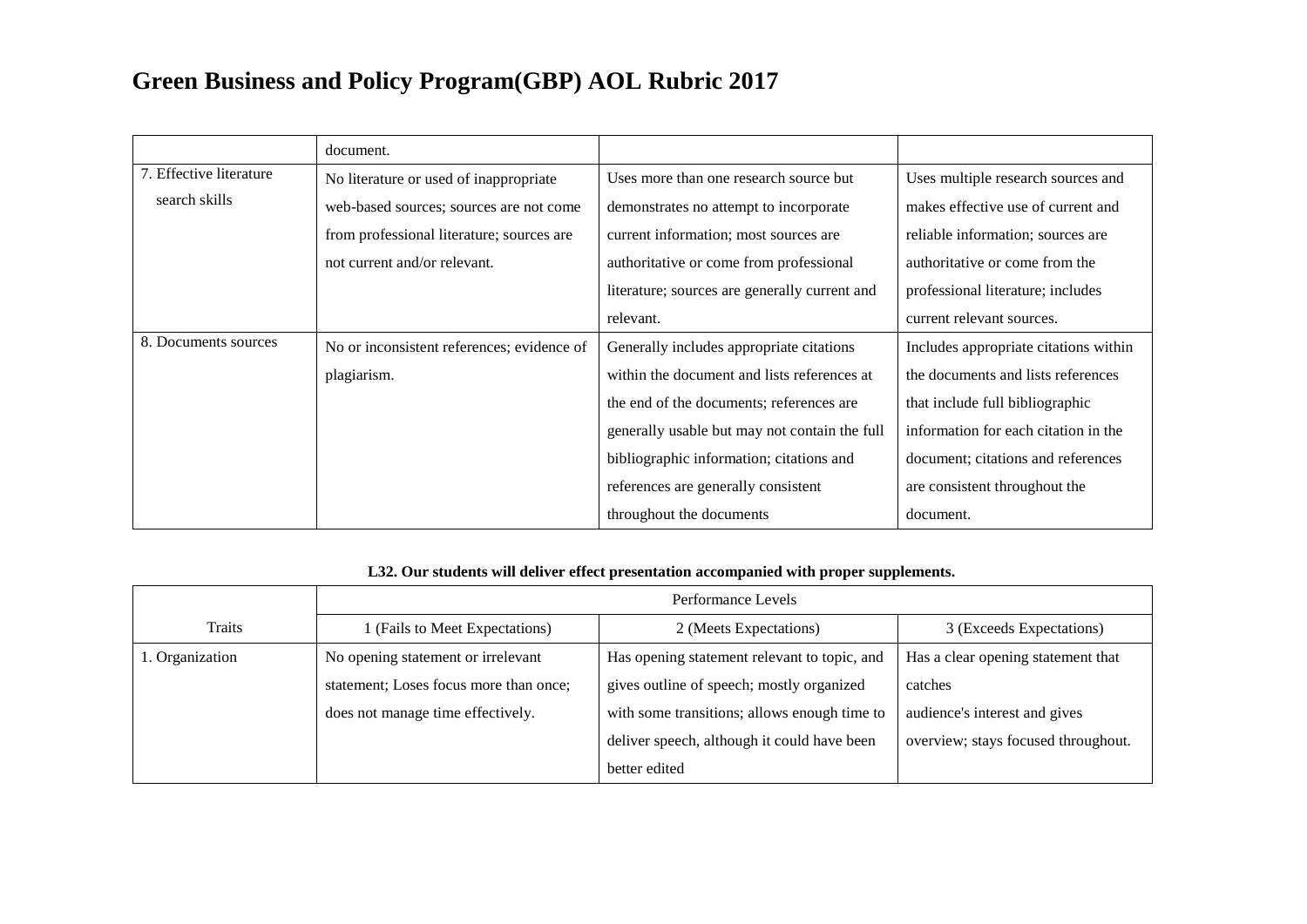|                           |                                             |                                              | Has transition statement, ties sections |
|---------------------------|---------------------------------------------|----------------------------------------------|-----------------------------------------|
|                           |                                             |                                              | together; effective time management.    |
| 2. Quality of slides      | Sloppy and/or unprofessional; may be        | Readable, professional, appropriate number   | Readable, professional, imaginative     |
|                           | difficult to read; many slides are          |                                              | and/or high quality (without being a    |
|                           | superfluous.                                |                                              | distraction).                           |
| 3. Voice quality and pace | Demonstrates one or more of the             | Can easily understand; appropriate pace and  | Excellent delivery; conversational,     |
|                           | following: mumbling, too soft, too loud,    | volume; delivery is mostly clear and natural | modulates voice, projects enthusiasm,   |
|                           | too fast, too slow, "umms."                 |                                              | interest, confidence.                   |
| 4. Mannerisms             | Demonstrates one or more distracting        | No distracting mannerisms. Decent posture.   | Uses body language effectively (and     |
|                           | mannerisms, which may include bad           |                                              | naturally) to maintain audience's       |
|                           | posture, shifting feet, etc.                |                                              | interest                                |
| 5. Professionalism        | Makes excuses for the presentation; word    | Treats audience profession-ally, word choice | Treats audience professionally;         |
|                           | choice is not appropriate for audience;     | is acceptable (does not use slang); keeps    | confident, shows command of topic       |
|                           | inappropriately informal, does not stay "in | nervousness under control                    |                                         |
|                           | role."                                      |                                              |                                         |
| 6. Use of media/rapport   | Relies heavily on slides or notes; makes    | Looks at slides to keep on track with        | Slides are use effortlessly to enhance  |
| with audience             | little eye contact; inappropriate number of | presentation; appropriate number of slides;  | speech; speech could be effectively     |
|                           | slides (too many or too few).               | maintains eye contact most of the time.      | delivered without them; perfect eye     |
|                           |                                             |                                              | contact.                                |
| 7. Ability to answer      | Cannot address basic questions.             | Can address most questions with correct      | Answers all questions with relevant,    |
| questions.                |                                             | information                                  | correct information; speaks             |
|                           |                                             |                                              | confidently.                            |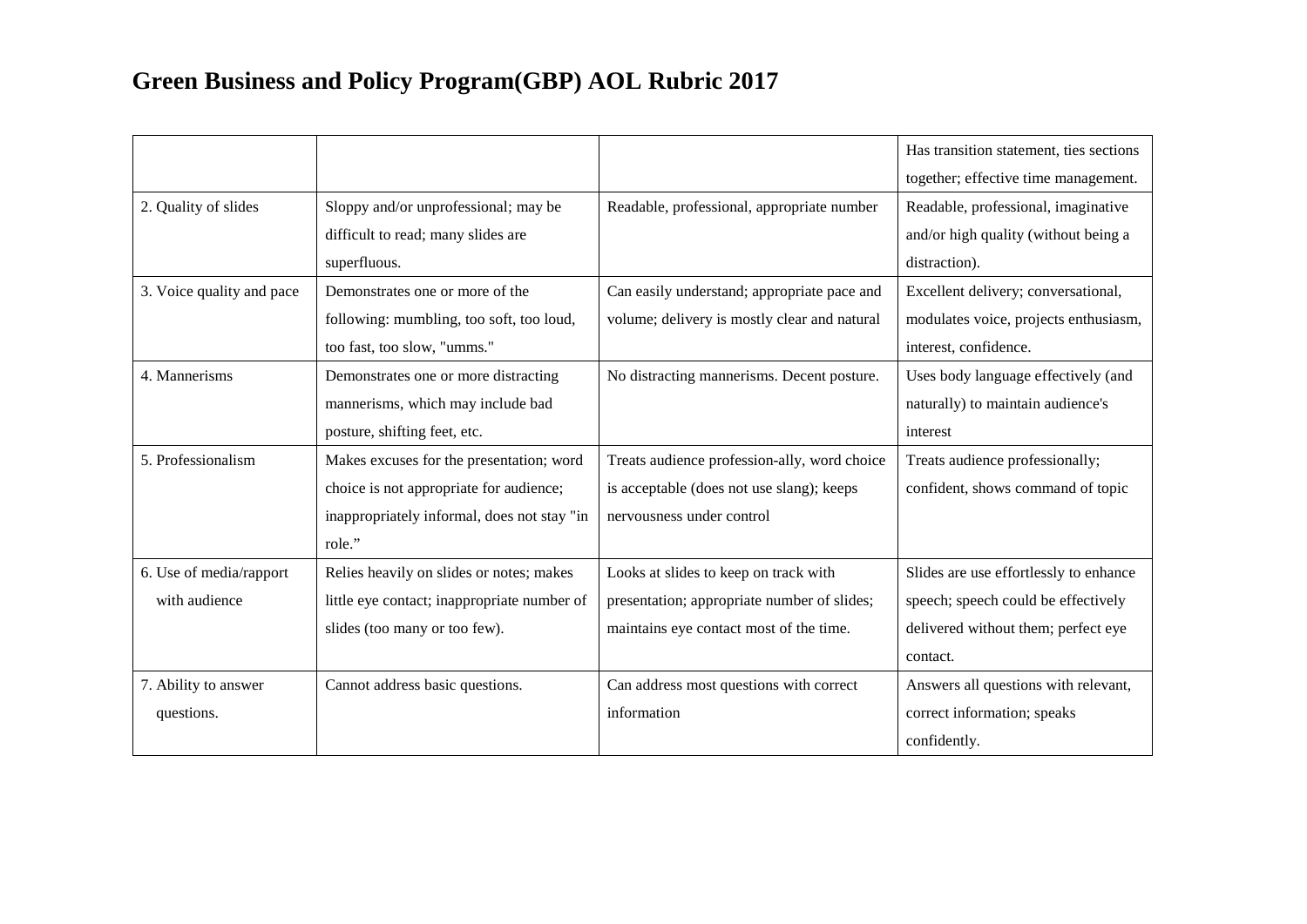**L4. Global Communication: Our graduates will be able to effective communicate in English for international projects.**

|                               | Performance Levels                       |                                           |                                           |
|-------------------------------|------------------------------------------|-------------------------------------------|-------------------------------------------|
| Traits                        | 1 (Fails to Meet Expectations)           | 2 (Meets Expectations)                    | 3 (Exceeds Expectations)                  |
| 1. Identification of global   | No or incomplete identification of       | Some identification of most of the        | Clear and detailed identification of      |
| issues                        | some or all of the following relevant    | relevant issues                           | relevant issues                           |
|                               | global issues: economic, cultural,       |                                           |                                           |
|                               | legal, demographic                       |                                           |                                           |
| 2. Analysis of global issues  | No analysis of impact of relevant        | Some analysis of impact of global issues; | Clear, accurate and detailed analysis of  |
|                               | global issues; erroneous analysis of     | some inaccuracies in analysis             | impact of relevant global issues          |
|                               | impact                                   |                                           |                                           |
| 3. Application of analysis to | No application of analysis to specific   | Some application of analysis to specific  | Clear application of analysis to global   |
| global business situation     | global business situation; incorrect     | global business situation, weak           | business situation; valid conclusions and |
|                               | conclusions or recommendations           | conclusions or recommendations made       | good recommendations given                |
|                               | made.                                    |                                           |                                           |
| 4. Cultural differences       | Fails to adjust for cultural differences | Some consideration given to cultural      | Extensive consideration given to cultural |
|                               |                                          | differences                               | differences, including appropriate        |
|                               |                                          |                                           | modification of communication             |

#### **L41. Our student will understand global business issues and relate current issues to emerging green business opportunities.**

#### **L42. Our students will have command of business English or other language of major global market.**

|             | Performance Levels             |                               |                               |
|-------------|--------------------------------|-------------------------------|-------------------------------|
| Traits      | 1 (Fails to Meet Expectations) | 2 (Meets Expectations)        | 3 (Exceeds Expectations)      |
| . Knowledge | A few of the required elements | Some of the required elements | Most of the required elements |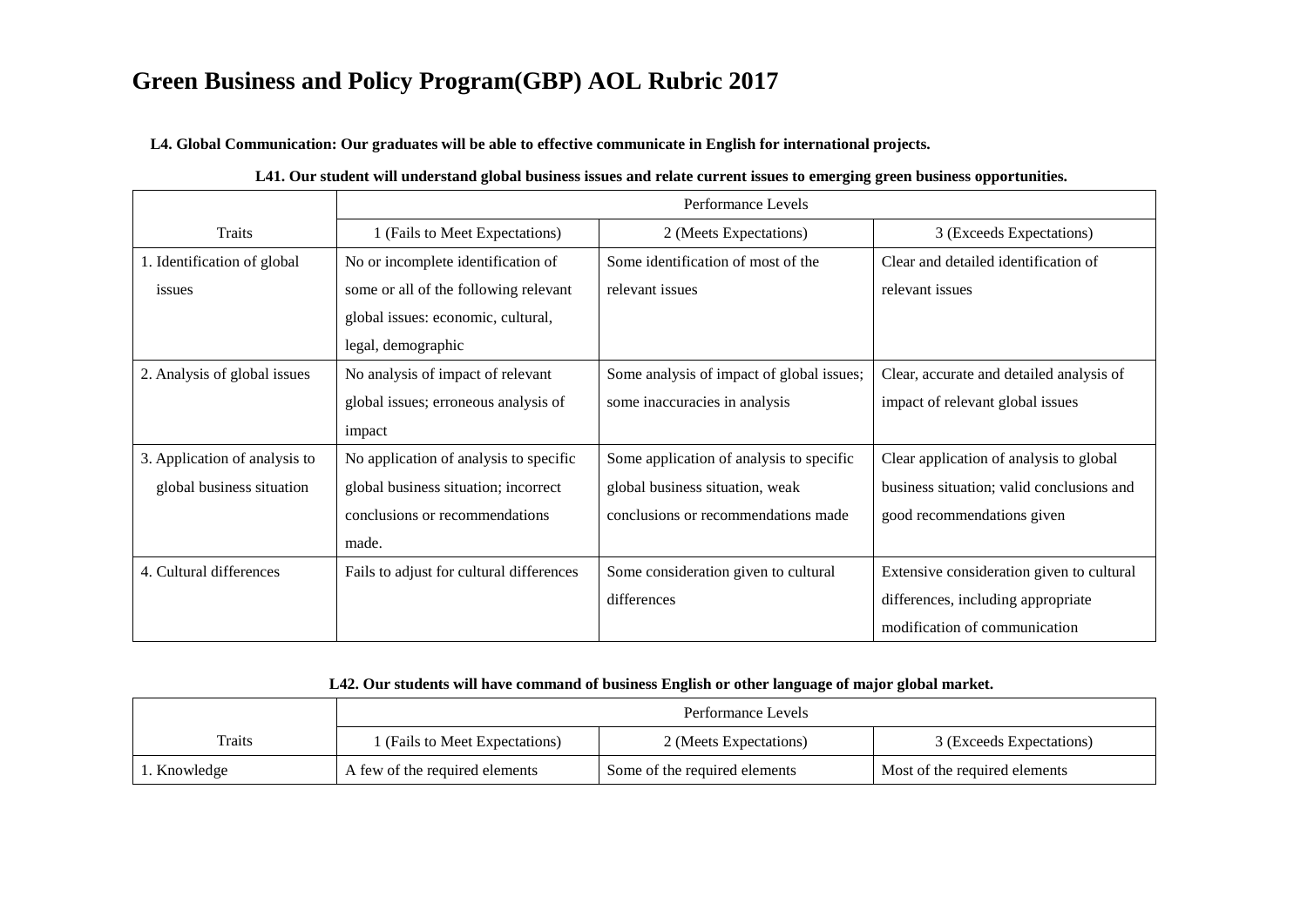|                  | (vocabulary, structures, and/or cultural | (vocabulary, structures, and/or cultural) | (vocabulary,                            |
|------------------|------------------------------------------|-------------------------------------------|-----------------------------------------|
|                  | context) are complete and correct.       | context) are complete and correct.        | structure, and/or cultural context) are |
|                  |                                          |                                           | complete and correct.                   |
| 2. Comprehension | The response shows little                | The response shows some understanding     | The response for the most part shows    |
|                  | understanding of main ideas and/or       | of main ideas and details.                | understanding of main ideas and most    |
|                  | details                                  |                                           | details.                                |
| 3. Communication | The communication skills and             | The communication skills and strategies   | The communication skills and strategies |
|                  | strategies are minimally evident,        | are somewhat complete, appropriate        | are mostly complete, appropriate and    |
|                  | appropriate, and/or correct.             | and/or correct.                           | correct.                                |
|                  |                                          |                                           |                                         |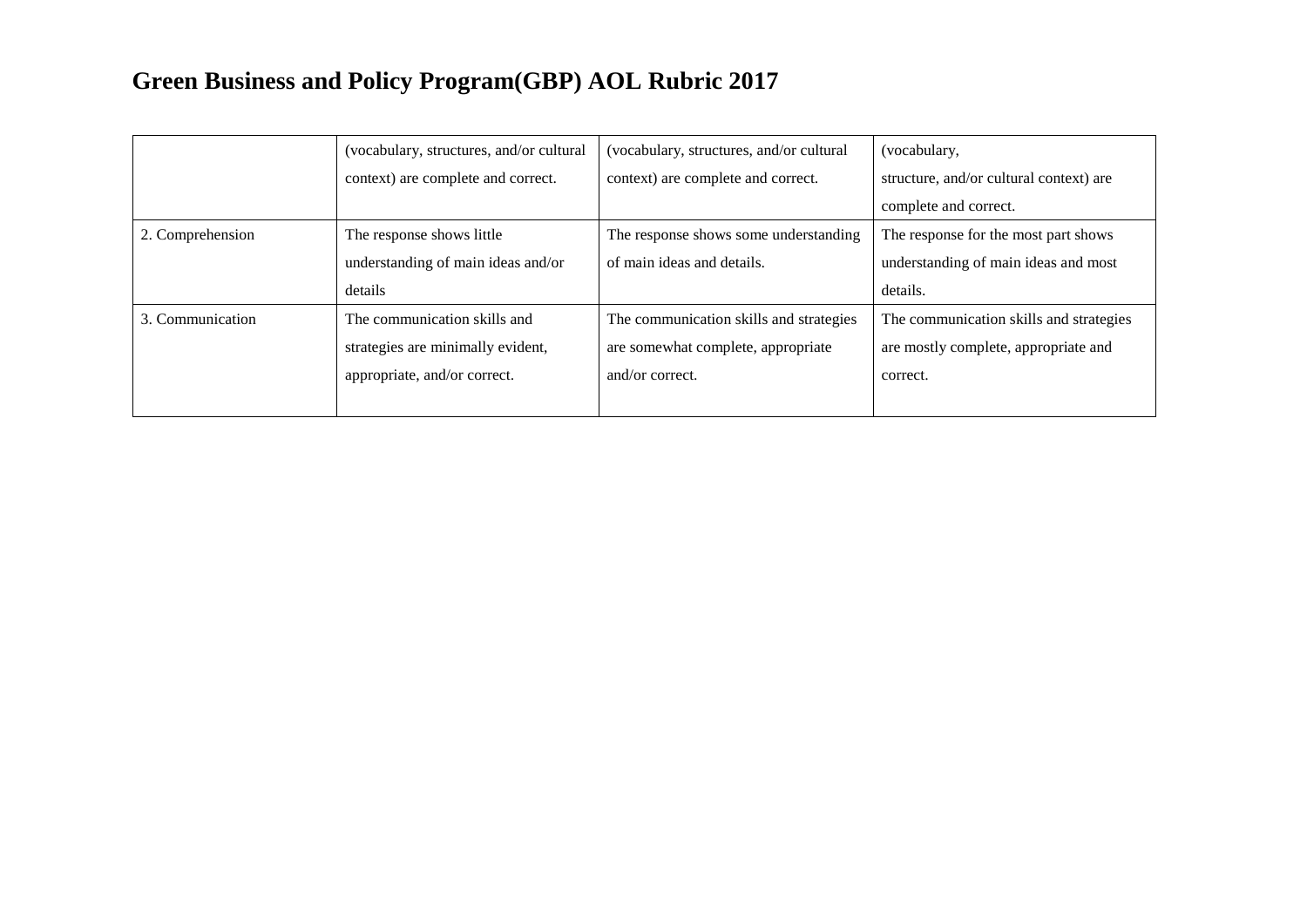**L5. Leadership and Teamwork: Our graduates will have the capability and attitude of team building and lead a team task successfully.**

|                                | Performance Levels                         |                                             |                                        |
|--------------------------------|--------------------------------------------|---------------------------------------------|----------------------------------------|
| <b>Traits</b>                  | 1 (Fails to Meet Expectations)             | 2 (Meets Expectations)                      | 3 (Exceeds Expectations)               |
| 1. Confidence                  | Gives an impression of reluctance or       | Looks comfortable and confident in          | Uses strong verbal and non verbal      |
|                                | uncertainty about exercising leadership    | exercising leadership duties                | behavior to convey authority and       |
|                                |                                            |                                             | concern                                |
| 2. Balance between task        | Focuses exclusively on task to be          | Balances the need for task accomplishment   | Assigns tasks to members whose         |
| and interpersonal<br>relations | accomplished without regard to the people  | with the needs of individuals in the group. | unique talents contribute directly to  |
|                                | or focuses exclusively on interpersonal    |                                             | the task. Uses positive reinforcement. |
|                                | relations without regard to task           |                                             | Delegates as needed.                   |
| 3. Ability to listen           | Asks for ideas or suggestions but neglects | Listens actively and shows understanding by | Provides summary of important          |
|                                | to consider them.                          | paraphrasing or by acknowledging and        | discussions at regular intervals       |
|                                |                                            | building on others' ideas.                  |                                        |
| 4. Agenda                      | Has an incomplete or vague agenda for      | Has a clear agenda for the group            | Circulates a prepared agenda in        |
|                                | the group                                  |                                             | advance                                |

#### **L51. Our students will have high-performance leadership skill.**

#### **L52. Our students will know how to build a team successfully in competitive environment.**

|               | Performance Levels                 |                                           |                                           |
|---------------|------------------------------------|-------------------------------------------|-------------------------------------------|
| <b>Traits</b> | 1 (Fails to Meet Expectations)     | 2 (Meets Expectations)                    | 3 (Exceeds Expectations)                  |
| 1. Commitment | Seems reluctant to engage fully in | Consistently demonstrates commitment      | Follows up on ideas and suggestions from  |
|               | discussions and task assignments   | to the project by being prepared for each | previous meetings and reports findings to |
|               |                                    | group meeting                             | the group                                 |